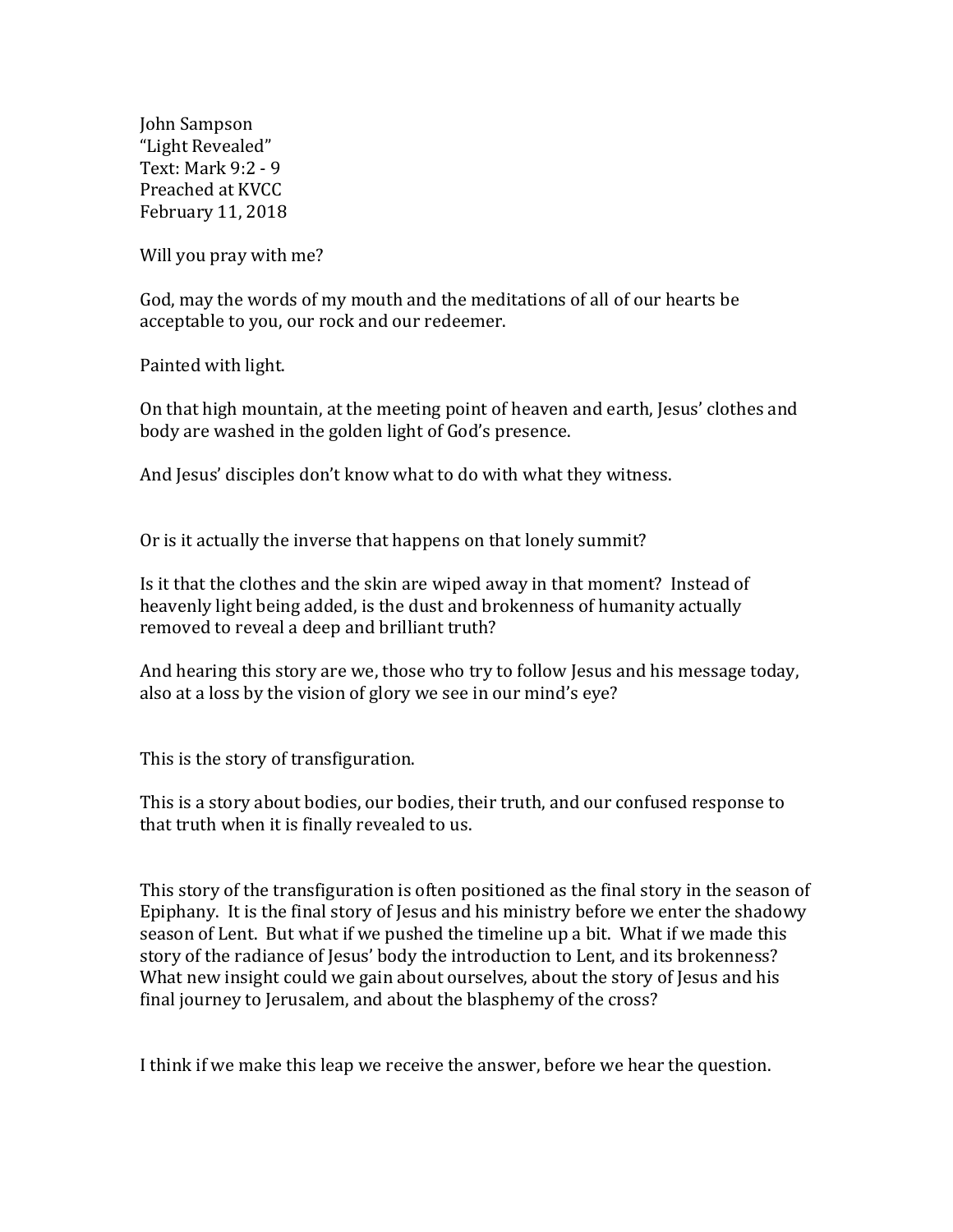Before we set one single foot on the journey of our Lenten pilgrimage, we see first a body, a human body, saturated with God's presence, and enfolded in the Divine light. Jesus stands between heaven and earth, and participates in both of them. And he shows us that we do too. Made in God's image, born of the earth, we stand on that mountaintop right along with our teacher. And we see that the transfiguration, the revelation of the intrinsic holiness of humanity, is not just the story of the Other; it is our story. But by seeing it first in the Other, this story trains us to see God's presence in ourselves, and in each other, and in all of humanity. And in this moment we can believe that we are all children of God.

But in the very next moment, just like the disciples who followed Jesus up that mountain, we can be reduced to fear and confusion. We can behave as if we never witnessed the revelation of the transfiguration, and move right into the works that mark our Lenten journey. We can forget the glory of what it means to be human and act selfishly, strike out in anger and violence, and support the laws and systems, and organizations and economic structures that lead us and others on our own journey to Jerusalem and the ultimately to a cross of our own making.

I said if we moved up the timeline and thought of our story of transfiguration as not the end of Epiphany, but as the start of Lent that we would hear the answer before the question.

Journeying through Lent we will ask ourselves about the value of human life, if the ends justify the means, if love is really stronger than hatred, if there is any redemption for those who break the most fundamental covenants that order our lives and our societies. These will be our questions.

And before each of these questions, there he stands, bathed in golden light, a projection of our own innate sacredness. There before us stands the transfigured Jesus.

And this image, this icon of humanity is not so much a thing, as it is a location. In the revelation of transfiguration humanity is revealed to be the meeting place of heaven and earth. And in this image we are all glorified, and sanctified, and made holy.

And this is not some kind of abstract truth, but an embodied reality.

I have been holding this small bowl in my hands for this entire reflection.

It contains a paste made of 24 kt gold. It was made out of gold dust and bound together with olive oil.